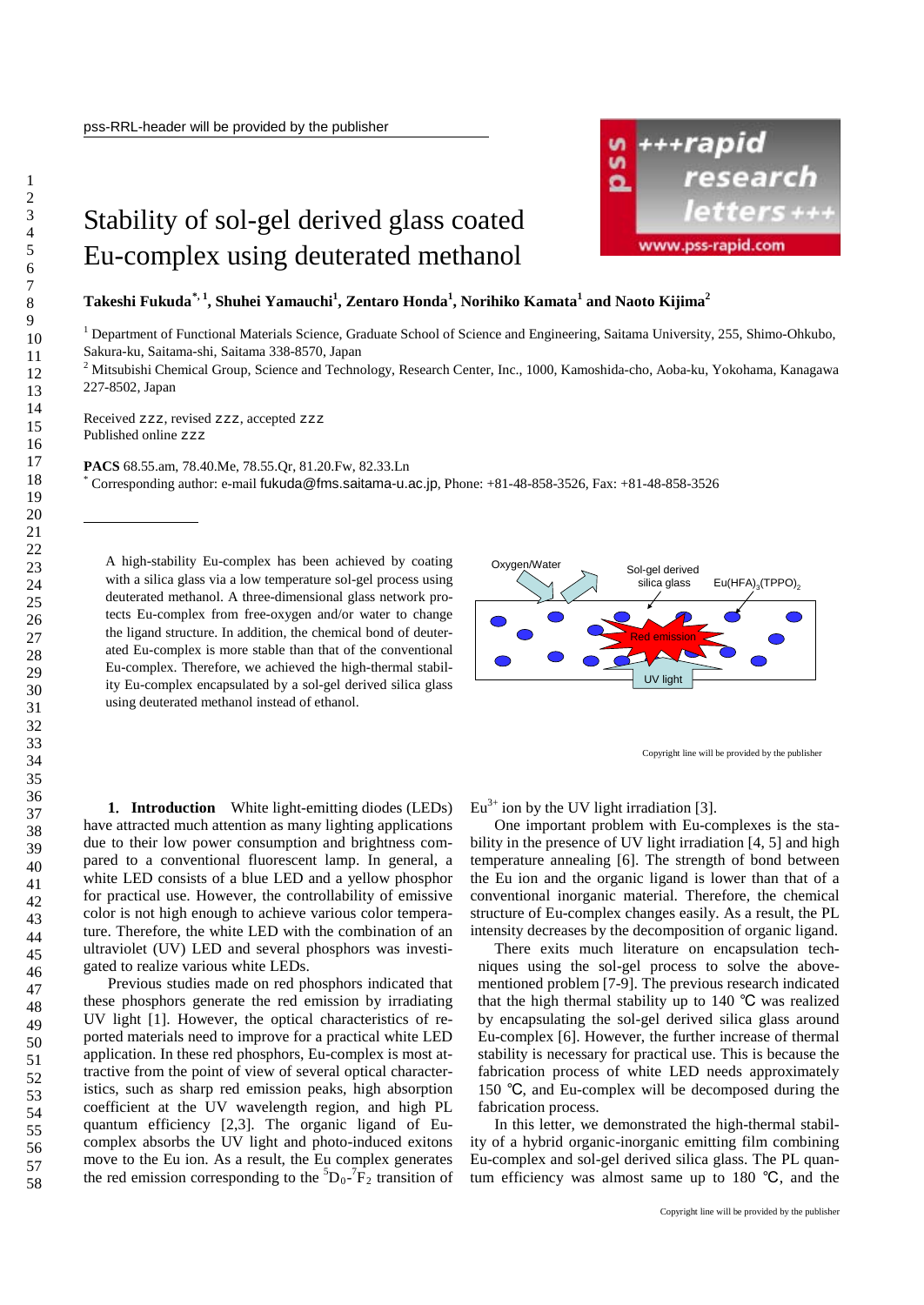higher thermal stability was achieved. The most important finding is that deuterated methanol is an available organic solvent for the sol-gel encapsulation. The Eu-complex is deuterated by adding deuterated methanol, and it suppressed the vibration of organic ligand during the annealing process [10, 11]. As a result, thermal decomposition of the Eu-complex does not occur by the deuterated chemical bond of Eu-complex, resulting in the high-thermal stability.

**2. Experimental** At first, phenyltrimethoxysilane (PTMS) and diethyldimethoxysilane (DEDMS) were mixed with a magnetic stirrer. Then, bistriphenylphosphine oxide)(tris-hexafluoroacetylacetonato) europium(III)  $(Eu(HFA)_{3}(TPPO)_{2})$  powder was injected in the above-mentioned solution, and the solution was mixed for 30 minutes to dissolve completely. Finally, the resulting solution was mixed with distilled water and deuterated methanol. The concentrations of PTMS:DEDMS: distilled<br>water:deuteraterd methanol:Eu(HFA)3(TPPO)<sub>2</sub> was methanol:Eu(HFA)<sub>3</sub>(TPPO)<sub>2</sub> was<br>The synthesis process for 1:0.5:25:5:0.0015.  $Eu(HFA)_{3}(TPPO)_{2}$  was described in a previous paper [12].

The solution was mixed at 25 °C for 72 hours, and it was further mixed at 100 °C for 3 hours to remove distilled water and deuterated methanol. The rotation speed was maintained at 400 rpm by a magnetic stirrer for all the mixing processes. Finally, the solution was spin-coated at a rotation speed of 2000 rpm for 60 second. For comparison, we used ethanol instead of deuterated methanol, and other fabrication conditions were same as the above-mentioned encapsulated sample.

To investigate the thermal stability of the sol-gel derived glass coated  $Eu(HFA)_{3}(TPPO)_{2}$ , the fabricated sample was annealed at the temperature range from 120 to 220  $\degree$ C with a hotplate for 2 hours. For comparison,  $Eu(HFA)_{3}(TPPO)_{2}$  powder was dissolved in tetrahydrofuran (THF), and the solution was also spin-coated and annealed under the same conditions as the encapsulated samples.

The photoluminescence/photoluminescence excitation (PL/PLE) spectra were measured with a luminance spectrometer (FluoroMax, Horiba Jovin Yvon). In addition, the PL quantum yield was estimated by a luminance quantum yield measurement system (QEMS-2000, Systems Engineering Inc.), which consists of an integrated sphere and an excited UV LED with a center wavelength of 375 nm. In this approach, the quantum yield was given by the integrated PL intensity of the sample excited by the UV-LED divided by the decrease in the excitation intensity caused by inserting the sample into the integrated sphere. The optical degradation characteristics were estimated as the PL intensity change while irradiating with UV with a center wavelength of 350 nm and the optical intensity of 6.95  $mW/cm^2$ .

**3**. **Results and discussion** Figure 1 shows the PL and PLE spectra of  $Eu(HFA)_{3}(TPPO)_{2}$  encapsulated by a sol-gel process. The annealing tepmperatures of both samples was 120 ℃. The excitation wavelength of the PL

Copyright line will be provided by the publisher

spectrum was 350 nm. The PL spectra of all the samples clearly indicate that the sol-gel derived glass encapsulated  $Eu(HFA)_{3}(TPPO)_{2}$  generated sharp red emission with a center wavelength of 614 nm. The peak wavelength of the PL spectrum corresponds to the transition between  ${}^{5}D_0$ and  ${}^{7}F_{2}$  [2].

The PLE spectrum was monitored at 613 nm, corresponding to the peak wavelength of the measured PL spectrum. Both encapsulated samples showed a broad PLE spectrum below 400 nm compared to the spin-coated sample, suitable for white LEDs with near-violet excitation. In general, the PLE spectrum of Eu-complexes is affected by the energy transfer from the organic ligand to the  $Eu<sup>3+</sup>$ ion [13]. Therefore, this result indicates that the molecular structure of  $Eu(HFA)_{3}(TPPO)_{2}$  was not changed during the sol-gel process even though deutrated methanol was used in the starting solution of sol-gel process. As a result, the broad PLE spectrum was obtaiend for the sol-gel derived silica glass encapsulated  $Eu(HFA)_{3}(TPPO)_{2}$ .



**Figure 1** PL and PLE spectra of spin—coated and encapsulated sample using deuterated methanol and ethanol, respectively.

In Fig. 2, we show the relationship between the PL quantum yield for 375 nm excitation and the annealing temperature. Since the organic ligands in  $Eu(HFA)_{3}$  $(TPPO)<sub>2</sub>$  are decomposed by the annealing process, the PL quantum yield will decrease due to the low energy-transfer efficiency between the organic ligand and the  $Eu<sup>3+</sup>$  ion. Therefore, we can estimate the thermal stability of  $Eu(HFA)$ <sub>3</sub> (TPPO)<sub>2</sub> by measuring the PL quantum yield.

The PL quantum yield of the spin-coated sample was found to rapidly decrease with increasing annealing temperature due to oxidization of the organic ligand structure in the ambient air. On the other hand, both encapsulated samples exhibited enhanced thermal stability compared to the spin-coated sample. It is noted that the sol-gel derived silica glass protects to oxidize the organic ligand, resulting in the high-thermal stability.